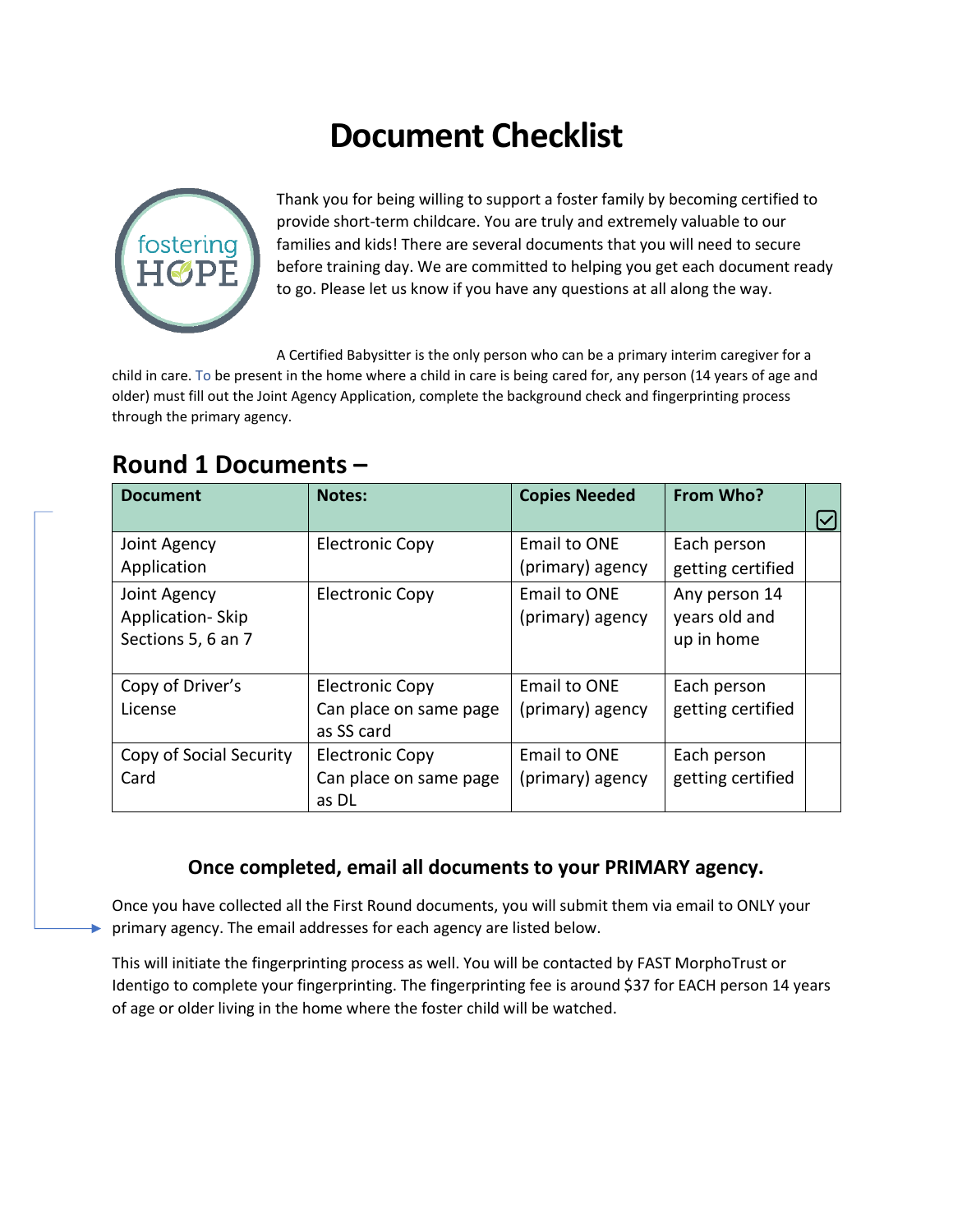## **Round 2 Documents -**

| <b>Document</b>                   | <b>Notes:</b>                                                                                                                                   | <b>Copies Needed</b>                                             | From Who?                        |  |
|-----------------------------------|-------------------------------------------------------------------------------------------------------------------------------------------------|------------------------------------------------------------------|----------------------------------|--|
| Reference Letter #1               | When possible, this<br>should come from your<br>identified foster family.                                                                       | 1 copy per agency*                                               | Each person<br>getting certified |  |
| Reference Letter #2               |                                                                                                                                                 | 1 copy per agency*                                               | Each person<br>getting certified |  |
| Reference Letter #3               |                                                                                                                                                 | 1 copy per agency*                                               | Each person<br>getting certified |  |
| Home Photo Page                   | Photo of your kitchen,<br>bedroom, street view of<br>house and back of house.<br>All of these arranged on<br>one page, printed and in<br>color. | 1 copy per agency                                                | Each person<br>getting certified |  |
| Out-Of-State Background<br>Check  | If you have lived outside<br>of Texas in the past 5<br>years.                                                                                   | Contact your<br>paperwork support<br>person if this is<br>needed |                                  |  |
| <b>Pet Vaccinations</b>           |                                                                                                                                                 | 1 copy per agency                                                | Each person<br>getting certified |  |
| Car Insurance - Copy              | Paper Copy                                                                                                                                      | 1 per agency                                                     |                                  |  |
| <b>Background Check -</b><br>Copy | Paper Copy                                                                                                                                      |                                                                  |                                  |  |
| <b>TB test Results</b>            | Paper Copy (Must be<br>from the last 8 months)                                                                                                  |                                                                  |                                  |  |

This list is only for those being CERTIFIED as a foster care babysitter.

\*Couples can use the same reference letters IF they are both listed by name in the reference letter.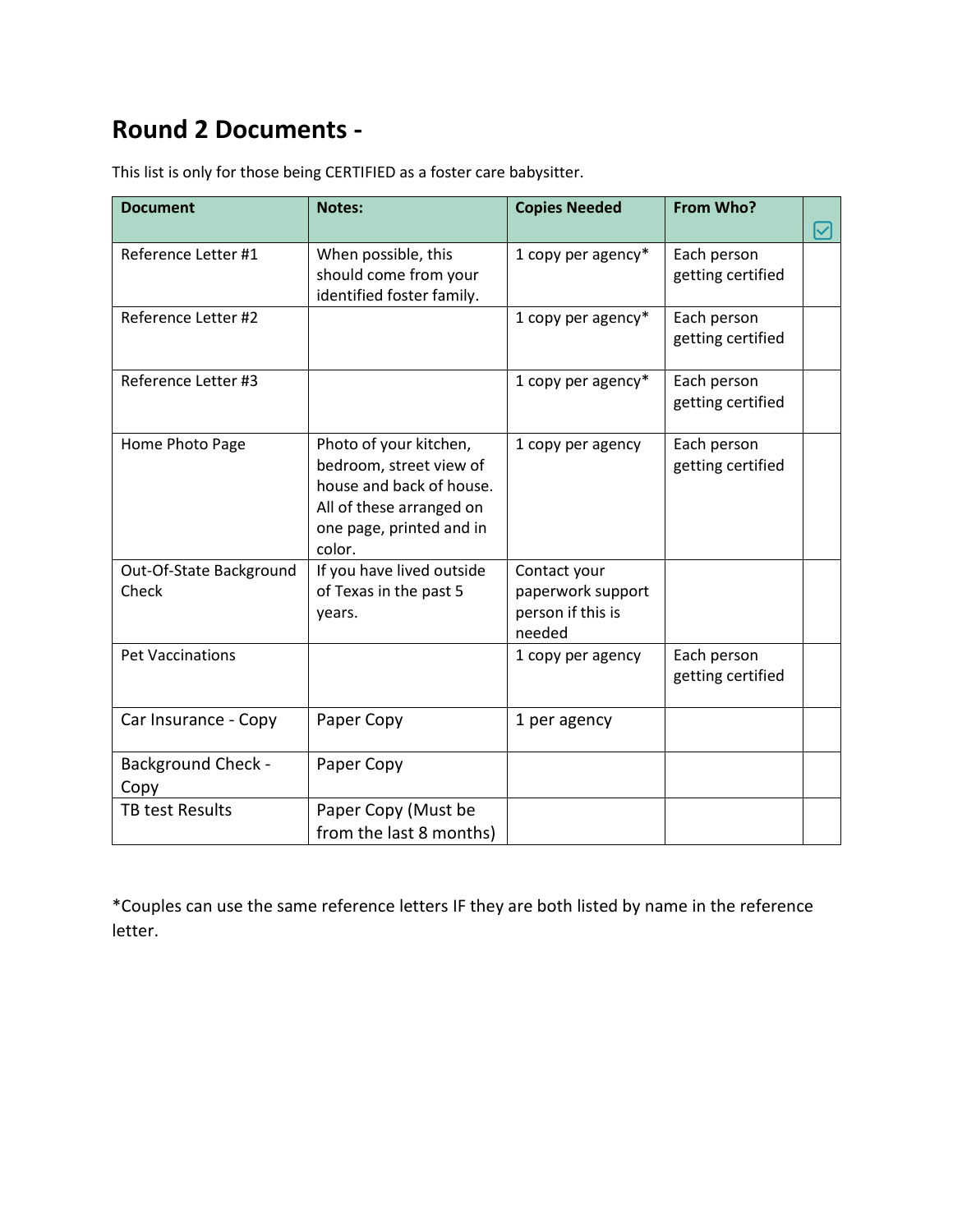## **Round 3 Documents -**

These will be given upon completion of training day. This list is also to be completed only by those becoming CERTIFIED foster care babysitters.

| <b>Document</b>                | <b>Notes:</b>                  | <b>Copies</b> | From Who?         |  |
|--------------------------------|--------------------------------|---------------|-------------------|--|
| Trauma Informed,               | <b>Provided after Training</b> | 1 per agency  | Each person       |  |
| Psychiatric and                | day                            |               | getting certified |  |
| <b>Transportation Training</b> |                                |               |                   |  |
| Certificate                    |                                |               |                   |  |
| Environmental                  | <b>Provided after Training</b> | 1 per agency  | Each person       |  |
| Checklist                      | day                            |               | getting certified |  |
|                                |                                |               |                   |  |
| <b>DFPS Discipline Policy</b>  | <b>Provided after Training</b> | 1 per agency  | Each person       |  |
|                                | day                            |               | getting certified |  |
|                                |                                |               |                   |  |
| <b>CPR/First Aid Training</b>  | <b>Provided after Training</b> | 1 per agency  | Each person       |  |
| Card - Copy                    | day                            |               | getting certified |  |
|                                |                                |               |                   |  |

## **Agency Contact Information -**

| Agency                           | Representative                              | <b>Email</b>                     |
|----------------------------------|---------------------------------------------|----------------------------------|
| Angelheart                       | <b>Briana Torres</b>                        | btorres@ahkids.org               |
| <b>Arrow</b>                     | Jessica Aaron                               | jessica.aaron@arrow.org          |
| <b>Child Protective Services</b> | <b>Terri Parsons</b>                        | terri.parsons@dfps.texas.gov     |
| <b>Circles of Care</b>           | Kirsten Wigley                              | kwigley@circlesofcareinc.org     |
| <b>Depelchin</b>                 | Patricia L. Grose                           | pgrose@depelchin.org             |
| <b>Divinity Family Services</b>  | lcox@divinityfamilyservices.com<br>Lori Cox |                                  |
| Giocosa                          | <b>Heather Greenwood</b>                    | heather.greenwood@giocosa.org    |
| <b>Helping Hand Home</b>         | Kristi Duck                                 | kduck@helpinghandhome.org        |
| Pathways                         | Cynthia Bartholomew                         | cbartholomew@pathway.org         |
| <b>PCHAS</b>                     | Jamie Bauman                                | Jamie.Bauman@pchas.org           |
| <b>SAFE</b>                      | Carol Strychalski                           | cstrychalski@safeaustin.org      |
| <b>The Settlement Home</b>       | Megan Zellner                               | maveryzellner@settlementhome.org |
| <b>STARRY</b>                    | Deanna Godsey                               | deanna.godsey@starry.org         |
| <b>Upbring</b>                   | Julia Modi                                  | Julia.Modi@upbring.org           |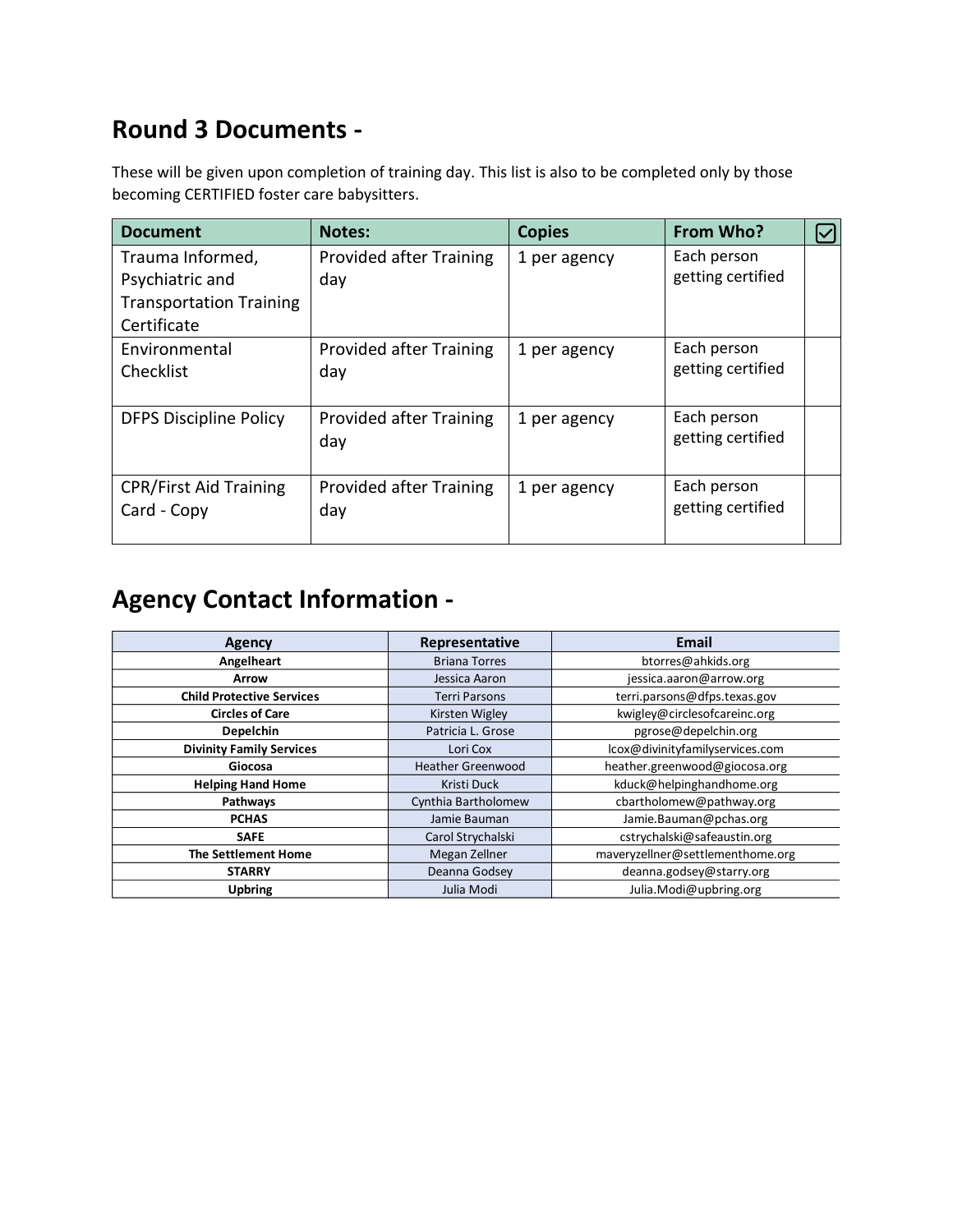## **Reference Letter Template**

(If both individuals in a couple are being certified, a joint reference letter may be written for both. There must be three different letters from three different individuals.)

#### **Template**

(Insert Date)

To Whom It May Concern,

This letter should stand as a character reference for \_\_\_\_\_\_\_\_\_\_\_\_\_\_\_\_. I have known this person(s) for

\_\_\_\_\_\_\_\_ years.

Provide a few paragraphs including the following information -

- Describe the context in which you have know the person or the couple
- Include 2-3 positive character qualities about the person(s)
- Describe why you believe this person/couple can be trusted to responsibly babysit children
- List anything else that you consider important to share that would qualify this person

(Your Name)

(Title or relationship of the person(s) you are writing about)

(Physical Address)

(Email Address)

(Phone Number)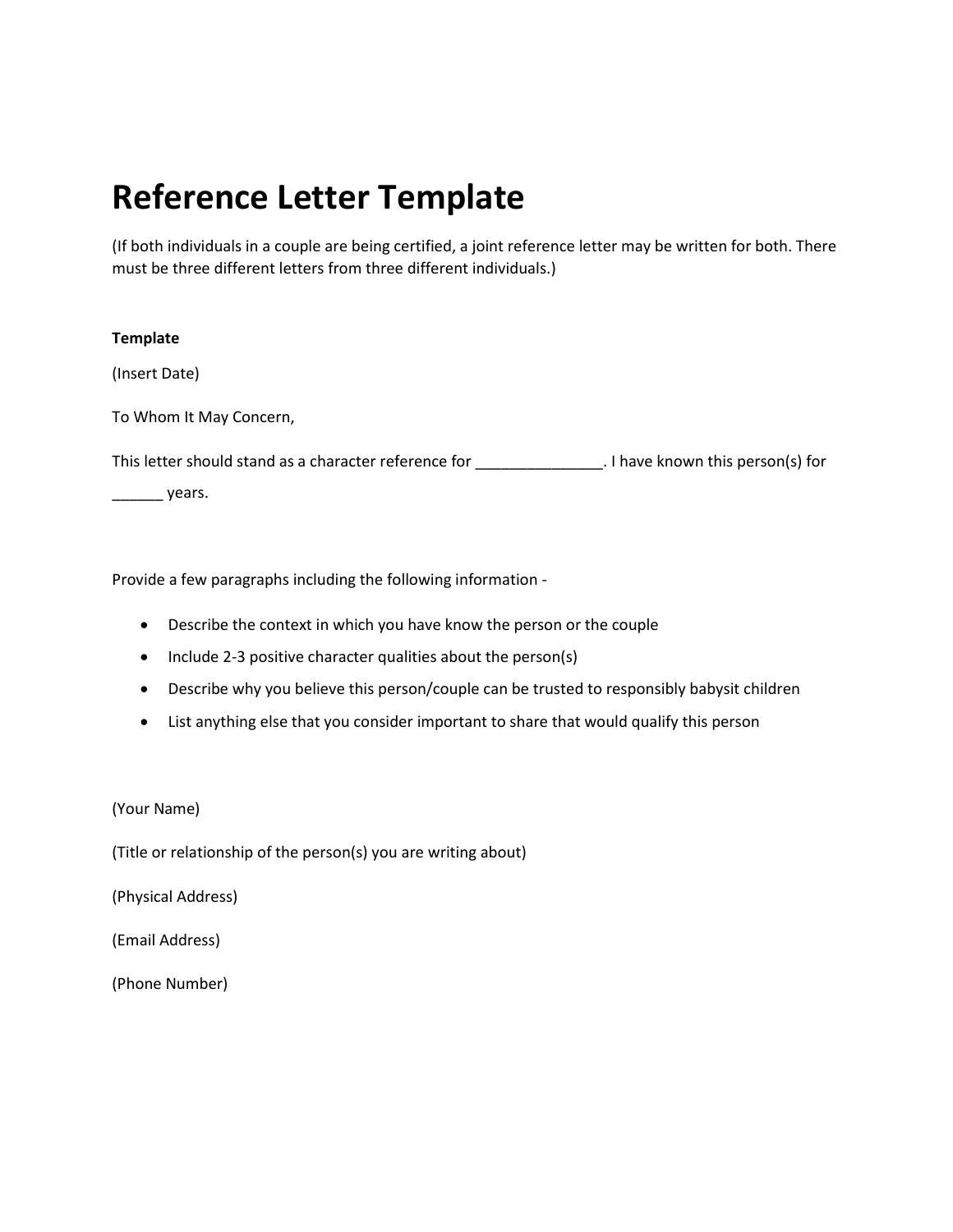## **How, Where & Why**

### **FBI Fingerprints-**

Once the joint certification application is submitted to the ONE primary agency you choose, that agency will initiate the fingerprinting process. FAST MorphoTrust, the fingerprinting company, will contact you with appointment options. Once you get your fingerprints complete, other agencies you choose will be able to access these prints and run a background check.

This appointment will take approximately 10-20 minutes. You may bring children along to the fingerprinting appointment. Fingerprints are required for anyone getting certified to be a foster care babysitter AND for **anyone 14 years or older living in the home where a foster care child may stay for ANY length of time.** 

Reminder, any person who does not complete the babysitter certification CANNOT be left alone with a foster child.

#### **Pet Vaccinations -**

You can provide a copy of all the vaccines of your pet(s). You can also bring a simple document from your veterinarian stating that your pet(s) are up to date with their vaccinations. The document must be dated.

### **Photos of your Home-**

Place the following photos on a single page and print 3 color copies.

- Kitchen include as much as possible
- A bedroom where the child might sleep if staying overnight
- Front of house from street view
- Back of house

If you live in an apartment, take a photo of the front and back of the floor you live on with a view of the front door, back patio/door and windows.

#### **CPR and First Aid -**

If you are already CPR and First Aid certified, you may use your certification if it does not expire in the next 12 months. You will not have to take that portion of the training. Make 3 copies before the day of training.

If you do plan on taking the CPR/First Aid course, you will receive your attendance documents that day.

### **TB Test -**

If you have completed a TB test recently, you will need to make 3 copies of the results before training day. The results must be less than 8 months old or less.